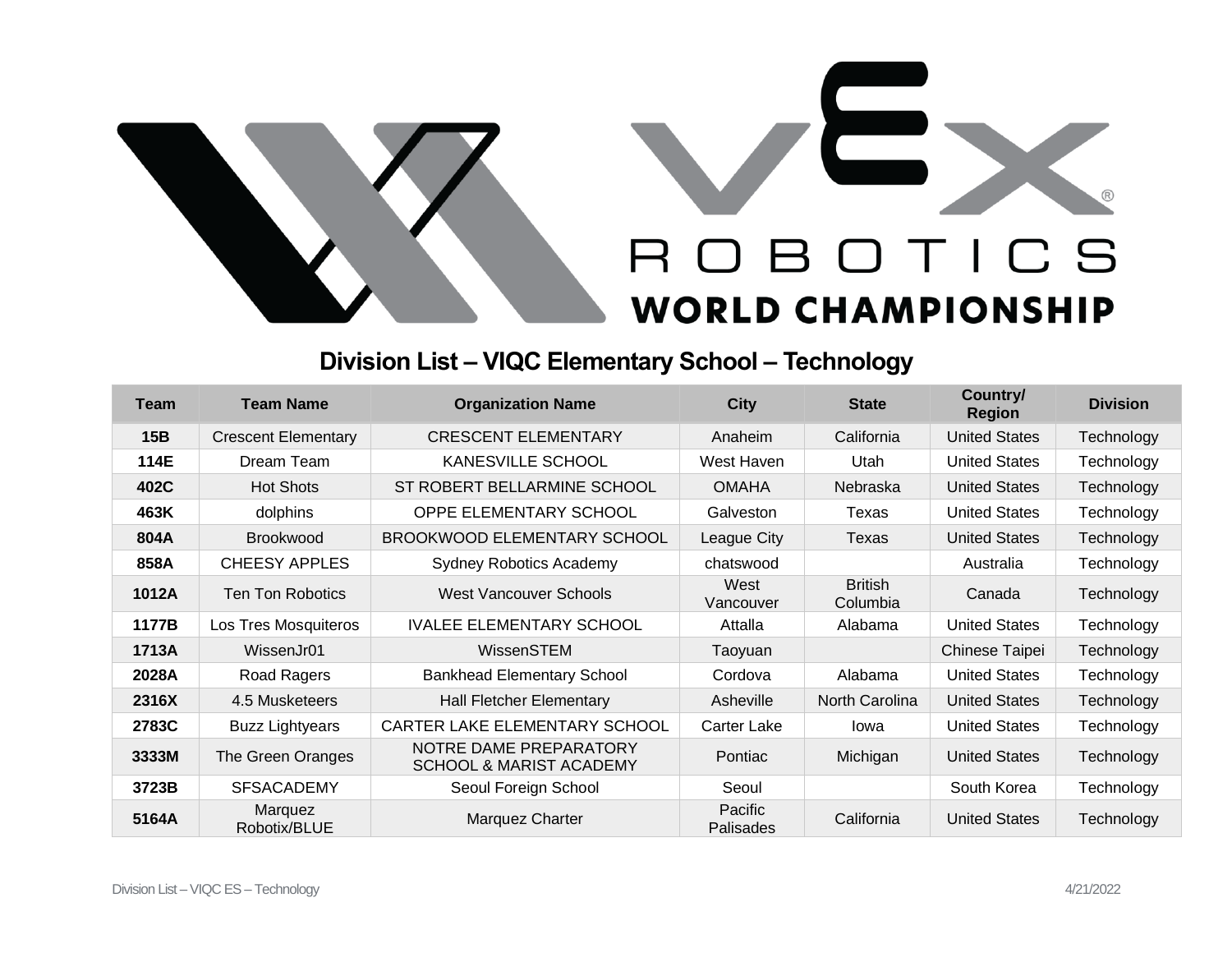| <b>Team</b> | <b>Team Name</b>                         | <b>Organization Name</b>                         | <b>City</b>       | <b>State</b>            | Country/<br><b>Region</b> | <b>Division</b> |
|-------------|------------------------------------------|--------------------------------------------------|-------------------|-------------------------|---------------------------|-----------------|
| 6403X       | Cobras                                   | <b>Brookside Intermediate School</b>             | Sheffield         | Ohio                    | <b>United States</b>      | Technology      |
| 6900B       | Un Name                                  | Vinci Robotics Academy                           | <b>Burlington</b> | Massachusetts           | <b>United States</b>      | Technology      |
| 7500D       | Pi-gers                                  | David E Norman Elementary School                 | Ely               | Nevada                  | <b>United States</b>      | Technology      |
| 7707N       | <b>New Mechanics</b>                     | Pleasant View Elementary Zionsville              | Zionsville        | Indiana                 | <b>United States</b>      | Technology      |
| 8390N       | // Caution Tape<br>Nunchaku //           | Caution Tape Robotics ////                       | Markham           | Ontario                 | Canada                    | Technology      |
| 9353A       | <b>HighQ Robots</b>                      | Private                                          | Redmond           | Washington              | <b>United States</b>      | Technology      |
| 10142Z      | Green Tigers Team Z                      | <b>MANOA ELEMENTARY SCHOOL</b>                   | Honolulu          | Hawaii                  | <b>United States</b>      | Technology      |
| 10404E      | <b>Cold Spring</b>                       | <b>COLD SPRING SCHOOL</b>                        | Indianapolis      | Indiana                 | <b>United States</b>      | Technology      |
| 10775W      | <b>CyberEAGLES</b>                       | <b>SYCAMORE SCHOOL</b>                           | Indianapolis      | Indiana                 | <b>United States</b>      | Technology      |
| 11131A      | The Robotic Warriors                     | Ella Baker Elementary School                     | Redmond           | Washington              | <b>United States</b>      | Technology      |
| 12059A      | <b>Shrek Bots</b>                        | St. Luke Catholic School                         | Indianapolis      | Indiana                 | <b>United States</b>      | Technology      |
| 13729B      | <b>Buffalo Bots</b>                      | BUFFALO ELEMENTARY SCHOOL                        | Kenova            | West Virginia           | <b>United States</b>      | Technology      |
| 15294A      | Eaglebots - Red                          | WOODVIEW ELEMENTARY SCHOOL                       | Nappanee          | Indiana                 | <b>United States</b>      | Technology      |
| 17760F      | RoboKitties!                             | <b>Capitol City Robotics</b>                     | Washington        | District of<br>Columbia | <b>United States</b>      | Technology      |
| 19101B      | Lake Ridge<br><b>Elementary Robotics</b> | LAKE RIDGE ELEMENTARY SCHOOL                     | Woodbridge        | Virginia                | <b>United States</b>      | Technology      |
| 20002C      | <b>Secret Coders</b>                     | <b>Mankato Community Education</b><br>Department | Mankato           | Minnesota               | <b>United States</b>      | Technology      |
| 21124D      | The Soaring Rockets                      | ELLEN OCHOA LEARNING CENTER                      | Cudahy            | California              | <b>United States</b>      | Technology      |
| 22608A      | <b>Flying Cheese</b>                     | Private                                          | <b>IRVINE</b>     | California              | <b>United States</b>      | Technology      |
| 26194B      | <b>TechnoLions Purple</b>                | LEO ELEMENTARY SCHOOL                            | Leo               | Indiana                 | <b>United States</b>      | Technology      |
| 30077D      | Defenestrators                           | <b>BILOXI UPPER ELEMENTARY</b>                   | <b>BILOXI</b>     | Mississippi             | <b>United States</b>      | Technology      |
| 31186C      | <b>Roadbot Runners C</b>                 | PIONEER SCHOOL                                   | Ogden             | Utah                    | <b>United States</b>      | Technology      |
| 33433C      | De-Batteries                             | L & B's Garage Robotics                          | Harrisburg        | North Carolina          | <b>United States</b>      | Technology      |
| 36356B      | <b>RoboHornets</b>                       | MARGARET B HENDERSON<br>ELEMENTARY SCHOOL        | Dallas            | <b>Texas</b>            | <b>United States</b>      | Technology      |
| 38636C      | Eagletronics                             | ARLINGTON ELEMENTARY/MIDDLE                      | <b>Baltimore</b>  | Maryland                | <b>United States</b>      | Technology      |